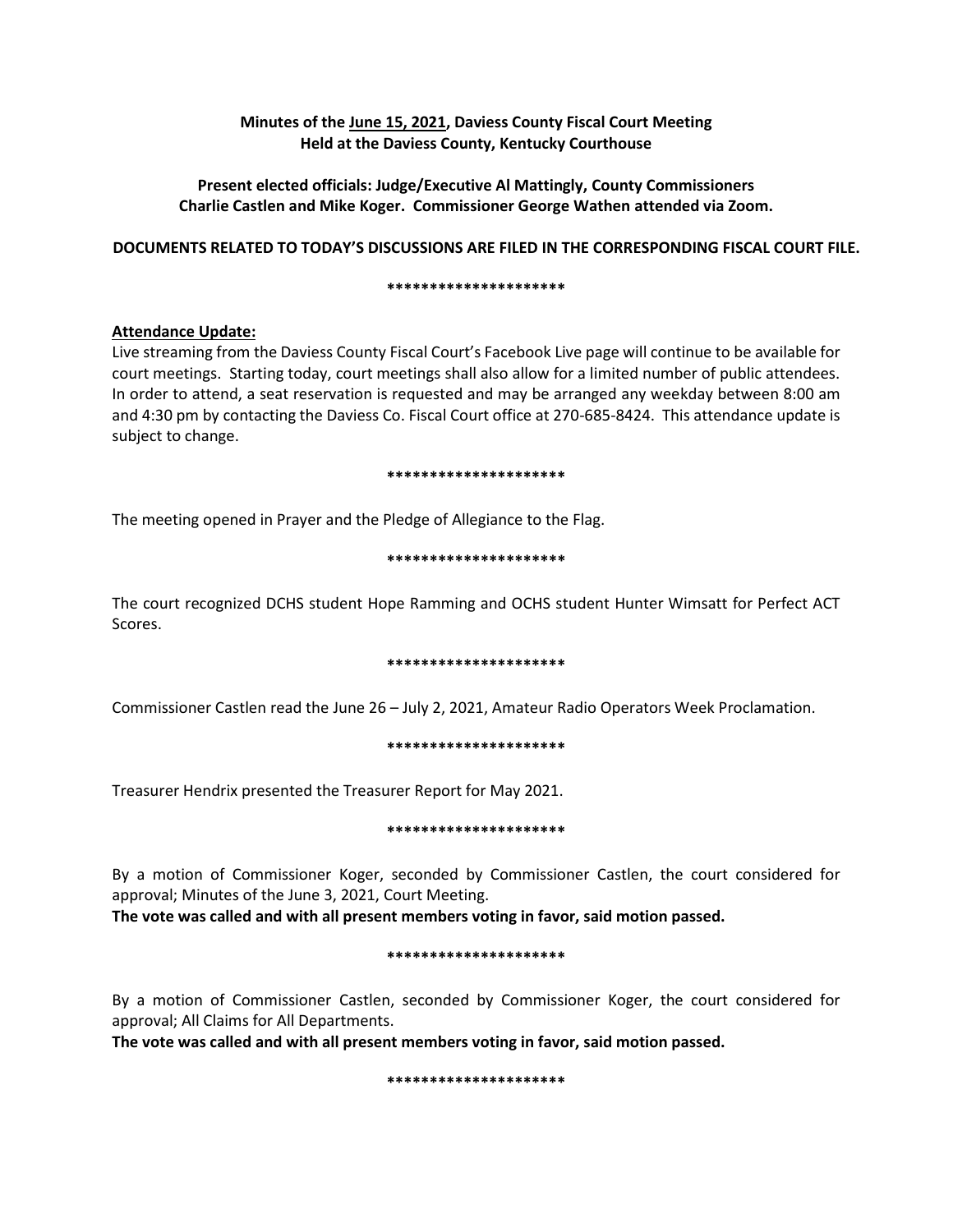By a motion of Commissioner Koger, seconded by Commissioner Castlen, the court considered for approval; Budget Transfers for Fiscal Year Ending June 30, 2021.

**The vote was called and with all present members voting in favor, said motion passed.**

### **\*\*\*\*\*\*\*\*\*\*\*\*\*\*\*\*\*\*\*\*\***

By a motion of Commissioner Castlen, seconded by Commissioner Koger, the court considered for approval; Allocate to the Bluegrass Music Hall of Fame & Museum a one-time payment of \$25,000 to offset expenses for ROMP 2021 Security Services.

Judge Mattingly: We were asked to financially assist with security services at this year's ROMP Festival.

# **The vote was called and with all present members voting in favor, said motion passed.**

## **\*\*\*\*\*\*\*\*\*\*\*\*\*\*\*\*\*\*\*\*\***

By a motion of Commissioner Castlen, seconded by Commissioner Koger, the court considered for approval; Order of Allowance to the Board of Assessment Appeals.

**The vote was called and with all present members voting in favor, said motion passed.**

## **\*\*\*\*\*\*\*\*\*\*\*\*\*\*\*\*\*\*\*\*\***

By a motion of Commissioner Koger, seconded by Commissioner Castlen, the court considered for approval; Contract with Stuart Snow to provide a Supervised Public Fireworks Display.

Assistant County Treasurer Jordan Johnson: This service agreement is for Stuart Snow to provide a supervised public fireworks display on Sept. 4, 2021 for \$8,500.

Judge Mattingly: It was reported recently in the newspaper that this event was planned for Horse Fork Creek Park, but actually, it will be held at Panther Creek Park.

# **The vote was called and with all present members voting in favor, said motion passed.**

## **\*\*\*\*\*\*\*\*\*\*\*\*\*\*\*\*\*\*\*\*\***

By a motion of Commissioner Koger, seconded by Commissioner Castlen, the court considered for approval; Agreement for Purchase and Use of Sports Equipment with the City of Owensboro, Owensboro Health and Global Spectrum.

Judge Mattingly: Owensboro Health has agreed to pay \$300,000, and the city and county will each pay \$150,000. The county will also provide some off-site storage.

David Smith: Paducah, Kentucky has been highly successful in increasing tourism dollars during winter time by installation of a sports floor in their convention center and hosting numerous sporting events. We are trying to do the same thing here and hope to see our winter hotel bookings, local restaurants sales, and retail shopping increase during the typically slower winter months.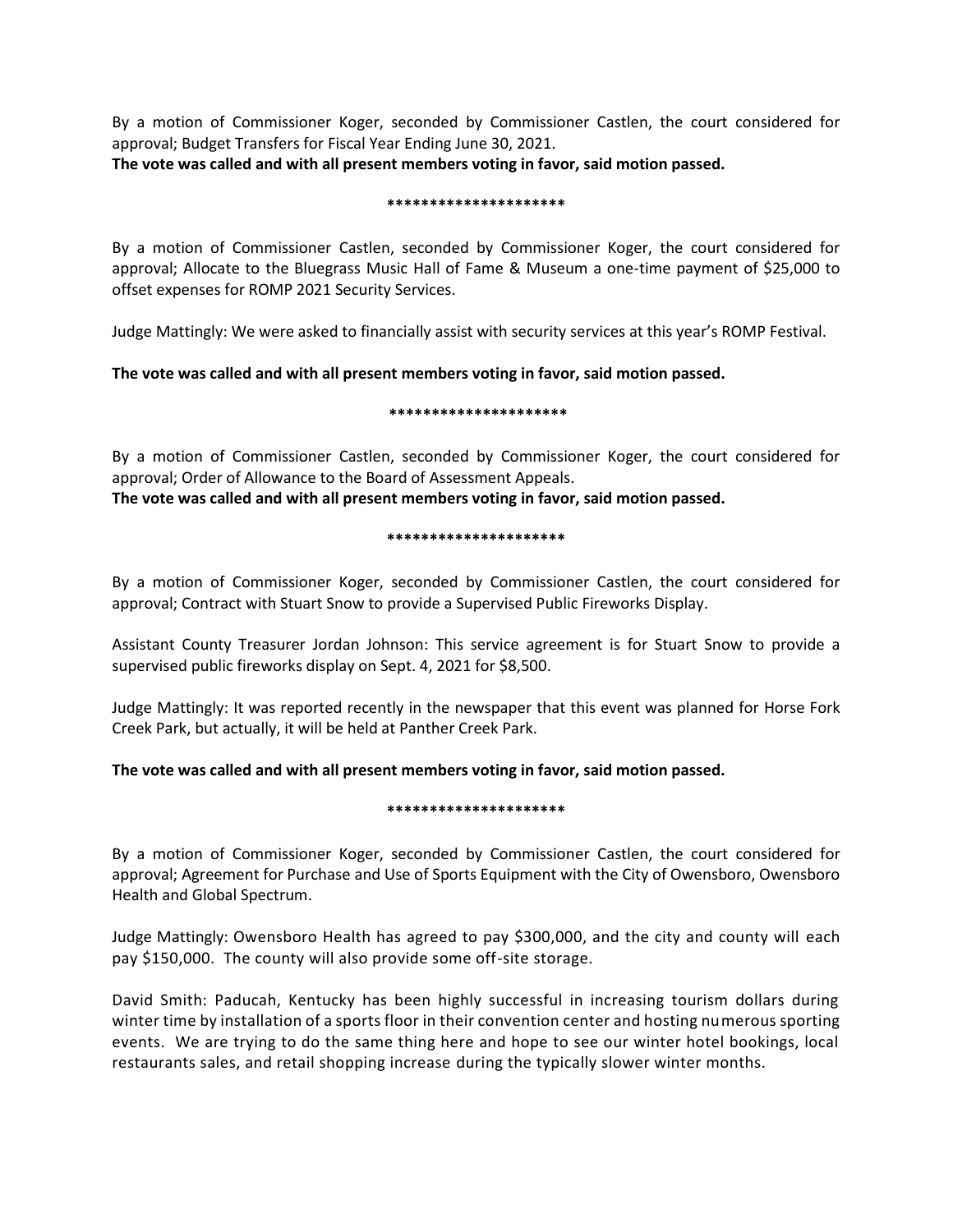Convention Center General Manager Laura Alexander: This is obviously a great thing for the community. The floor will arrive and be installed in early fall of 2021. We have already been working to get tournaments booked.

Judge Mattingly thanked all who have been involved with this project.

# **The vote was called and with all present members voting in favor, said motion passed.**

## **\*\*\*\*\*\*\*\*\*\*\*\*\*\*\*\*\*\*\*\*\***

By a motion of Commissioner Castlen, seconded by Commissioner Koger, the court considered for approval; Award the following Annual bids:

Mr. Johnson: For **Bulk Sodium Chloride - Rock Salt** the court shall piggyback off of the **City of Owensboro's Bid #4230:** to **Compass Minerals**; Delivered for \$481.86 per ton or picked-up for \$77.90 per ton.

**10-2021: Ready-Mix Concrete** to **Meuth Construction Supply, Inc.** per Rates Schedule.

Mr. Johnson: Daviess County Fiscal Court received three (3) bids for the provision of ready-mix concrete, fibrous concrete reinforcement, and excavatable flowable fill. Meuth Construction Supply, Inc. is the lowest and best evaluated bid, having minor exceptions to the bid specifications, which included a \$10 per truck environmental fee and a \$100 small load fee (for orders under 3 yards).

**11-2021: Coated Corrugated Culvert Pipe** to **Hagan and Stone Wholesale, Inc.** per Rates Schedule.

Mr. Johnson: We received one bid for the provision of coated corrugated culvert pipe. Hagan & Stone Wholesale, Inc. is the only bid submitted, having minor exceptions to the bid specifications, which included 12-inch to 30-inch measurements will be polymer-coated, 36-inches and above will be bituminous coated, and alternative pricing was provided for aluminized pipe for all measurements. Hagan and Stone Wholesale, Inc. is our current vendor, and pipe pricing is comparable to prior years.

Mr. Johnson: Since culvert pipe is bid on a scheduled pricing basis with estimated measurements, we updated the schedule this year to more accurately reflect the trend of items ordered. This means that a side-by-side comparison of rates will be available the next time this contract is bid. The Road Department has \$200,000 budgeted for pipe and sees no issues operating within that budget with these rates.

**12-2021: Crushed Limestone** to **Yager Materials** per Rates Schedule.

Mr. Johnson: We received one bid for the provision of limestone, river gravel, and sand. Yager Materials is the only bid submitted, having no exceptions to the bid specifications.

**13-2021: Tire Repair & Maintenance Services** to **Best One Tire** per Rates Schedule.

Mr. Johnson: We received two bids for the provision of inspections, scheduled maintenance, and repairs for all 5th wheel road tractor tires in the Solid Waste Department. Best One Tire is the lowest and best evaluated bid, having no exceptions to the bid specifications.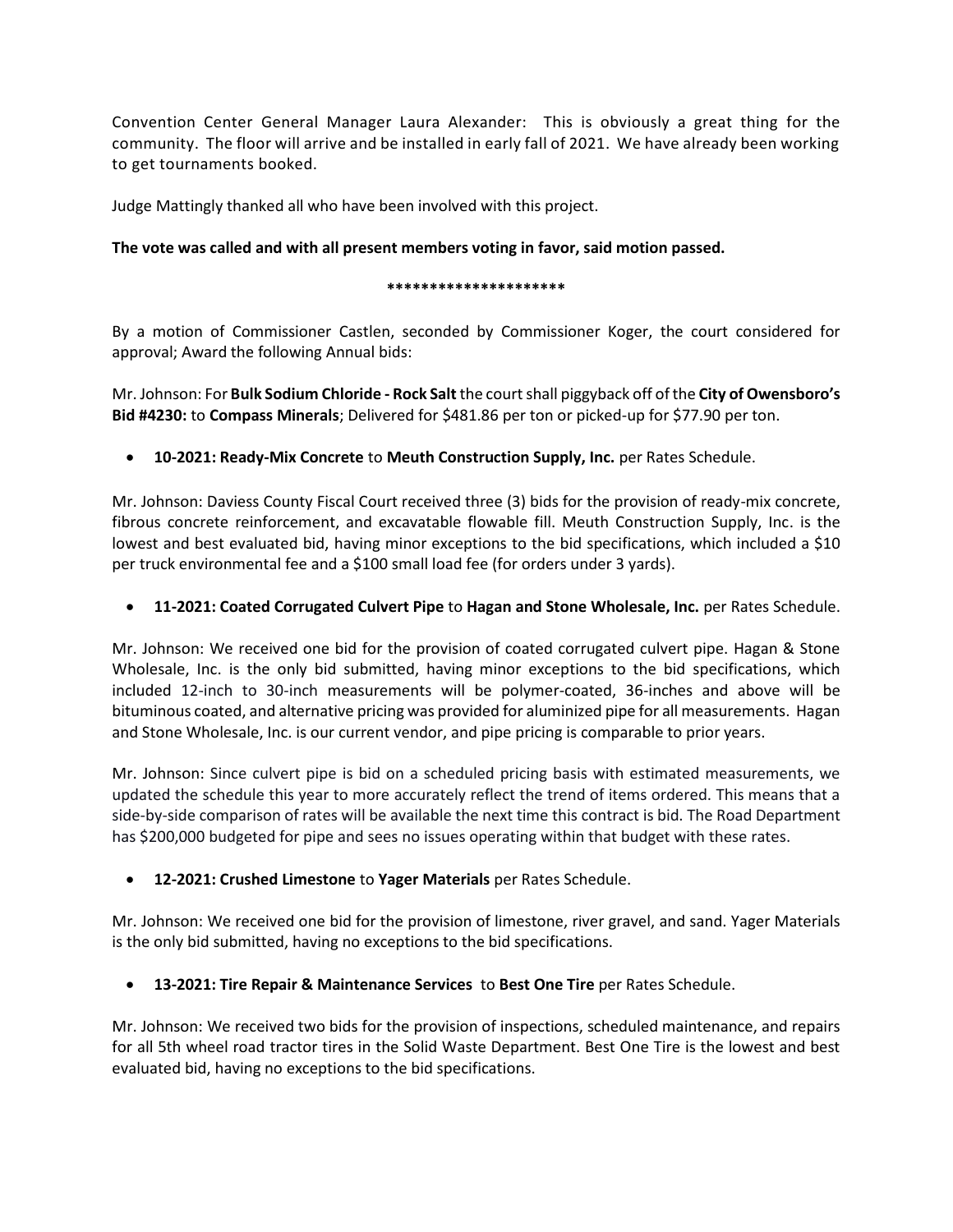## **The vote was called and with all present members voting in favor, said motion passed.**

### **\*\*\*\*\*\*\*\*\*\*\*\*\*\*\*\*\*\*\*\*\***

By a motion of Commissioner Koger, seconded by Commissioner Castlen, the court considered for approval; Renew the following Annual Bids for the contract period extending from July 1, 2021, to June 30, 2022:

Mr. Johnson: We analyze past trends in these service contracts to see if we would be best served by rebidding or by renewing bids. Of these renewals, we anticipate no significant savings would be achieved by re-bidding.

## **Second time renewals:**

- 15-2019: Bulk Delivered Fuels to Valor Oil per Rates Schedule
- 16-2019: Recycling Services to Dahl and Groezinger per Rates Schedule
- 26-2019: Concrete Crushing Services to Complete Demolition for \$3.75 per ton

## **First time renewals:**

- 08-2020: Pavement Striping to Reynolds Sealing and Striping for \$0.310 per ton
- 14-2020: County Uniforms to Unifirst per Rates Schedule.
- 17-2020: Janitorial Services for Co. Admin. Facilities to Purus Clean for \$4,850 per month
- 18-2020: Janitorial Services for Morton J. Holbrook Judicial Center to Purus Clean for \$4,375 per mo.
- 19-2020: Janitorial Services for Robert M. Kirtley Judicial Annex to Purus Clean for \$600 per month.
- 20-2020: Fire Rescue Uniforms to Siegels Uniforms per Rates Schedule.
- 21-2020: Wood Grinding Services to O'Bryan Grain Farms for \$14.93 per ton.

# **The vote was called and with all present members voting in favor, said motion passed.**

## **\*\*\*\*\*\*\*\*\*\*\*\*\*\*\*\*\*\*\*\*\***

By a motion of Commissioner Castlen, seconded by Commissioner Koger, the court considered for approval; Transfer Kandace Sturgeon to the Department of Public Works as Administrative Assistant effective June 28, 2021.

**The vote was called and with all present members voting in favor, said motion passed.**

## **\*\*\*\*\*\*\*\*\*\*\*\*\*\*\*\*\*\*\*\*\***

By a motion of Commissioner Koger, seconded by Commissioner Castlen, the court considered for approval; Hire Alfred Wayne McPherson and Trionna L. Greer as Panther Creek Park Seasonal Attendants eff. upon successful completion of pre-employment screening.

**The vote was called and with all present members voting in favor, said motion passed.**

## **\*\*\*\*\*\*\*\*\*\*\*\*\*\*\*\*\*\*\*\*\***

By a motion of Commissioner Koger, seconded by Commissioner Castlen, the court considered for approval; Reappoint David Johnson (S1T) to the RWRA Board **#7.1.2021 -** TERM: 7/1/2021 – 7/1/2025. **The vote was called and with all present members voting in favor, said motion passed.**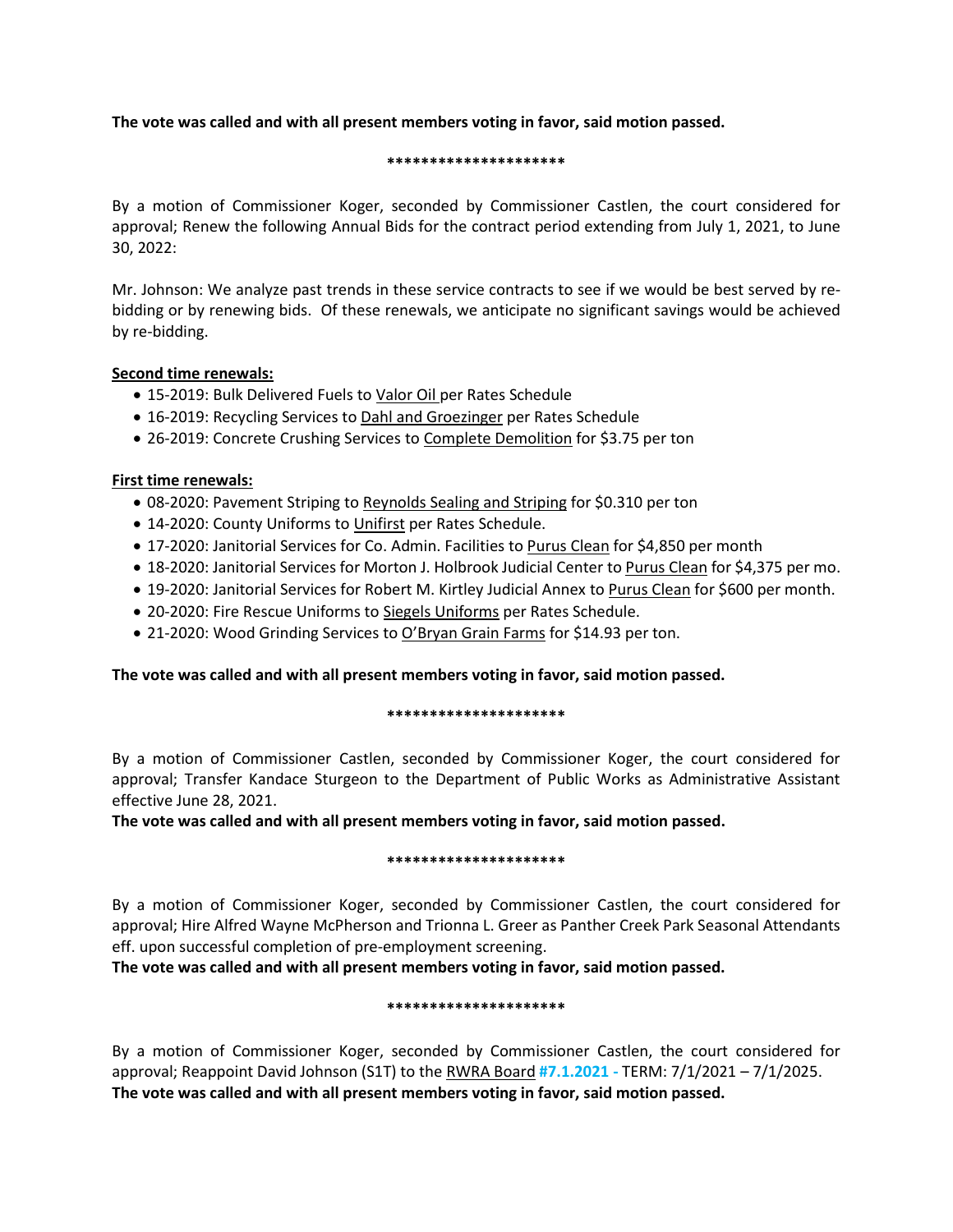### **\*\*\*\*\*\*\*\*\*\*\*\*\*\*\*\*\*\*\*\*\***

By a motion of Commissioner Castlen, seconded by Commissioner Koger, the court considered for approval; **Second Reading of KOC A.100 (2021) 05-2021** – An Ordinance Relating to the 2021/2022 Daviess County Budget.

Treasurer Hendrix: This is a \$98,874,570 budget and includes \$19,701,100 we received from the American Rescue Plan Act (ARPA) fund that we have implemented and are waiting to see how to spend.

**The vote was called and with all present members voting in favor, said motion passed.**

### **\*\*\*\*\*\*\*\*\*\*\*\*\*\*\*\*\*\*\*\*\***

**No other business was considered.**

### **\*\*\*\*\*\*\*\*\*\*\*\*\*\*\*\*\*\*\*\*\***

### **Public Comments:**

Zak Ferrell requested the court keep the Panther Creek Park Fire Tower and as soon as possible re-open it to the public.

Judge Mattingly: This year, an engineering study will being conducted to determine the safety of the tower and whether or not to re-open it to the public.

David Smith: Joey Kirby posted to Facebook that he supports Mr. Ferrell's request to save the tower.

### **\*\*\*\*\*\*\*\*\*\*\*\*\*\*\*\*\*\*\*\*\***

## **Comments by Daviess County Fiscal Court:**

Judge Mattingly: The purpose of the noon, 6/30/2021, court meeting, is to consider for approval, all remaining Budget Transfers.

Judge Mattingly: This Saturday, June 19, will be a celebration of Juneteenth at Kendall-Perkins Park. The community is invited to attend. It's a collaboration between the Owensboro Black Expo and the Owensboro Human Relations Commission and it celebrates the imagination of those who had been enslaved. It was first celebrated in Texas on June 19, 1965.

Judge Mattingly: Recently, many people have called to ask questions regarding the prospects of an "Outer Loop". We didn't inform the public about it because there's really not a lot to inform yet. We are close to the beginning of a process and there's nothing to tell people. As soon as we have information to share, we will share it with the public. The question that came to me was, "Are you in favor of it?" I said, "In favor of what?" The location has not even been discussed. I cannot be in favor of something that is still so premature. Commissioner Castlen serves on the Transportation Advisory Committee (TAC) with other members representing the Chamber, EDC, economic development, engineers, and city and county law enforcement and fire and rescue. The Metropolitan Planning Organization (MPO) is made up of the Mayor, 2<sup>nd</sup> Dist. Chief Engineer Deneatra Henderson,